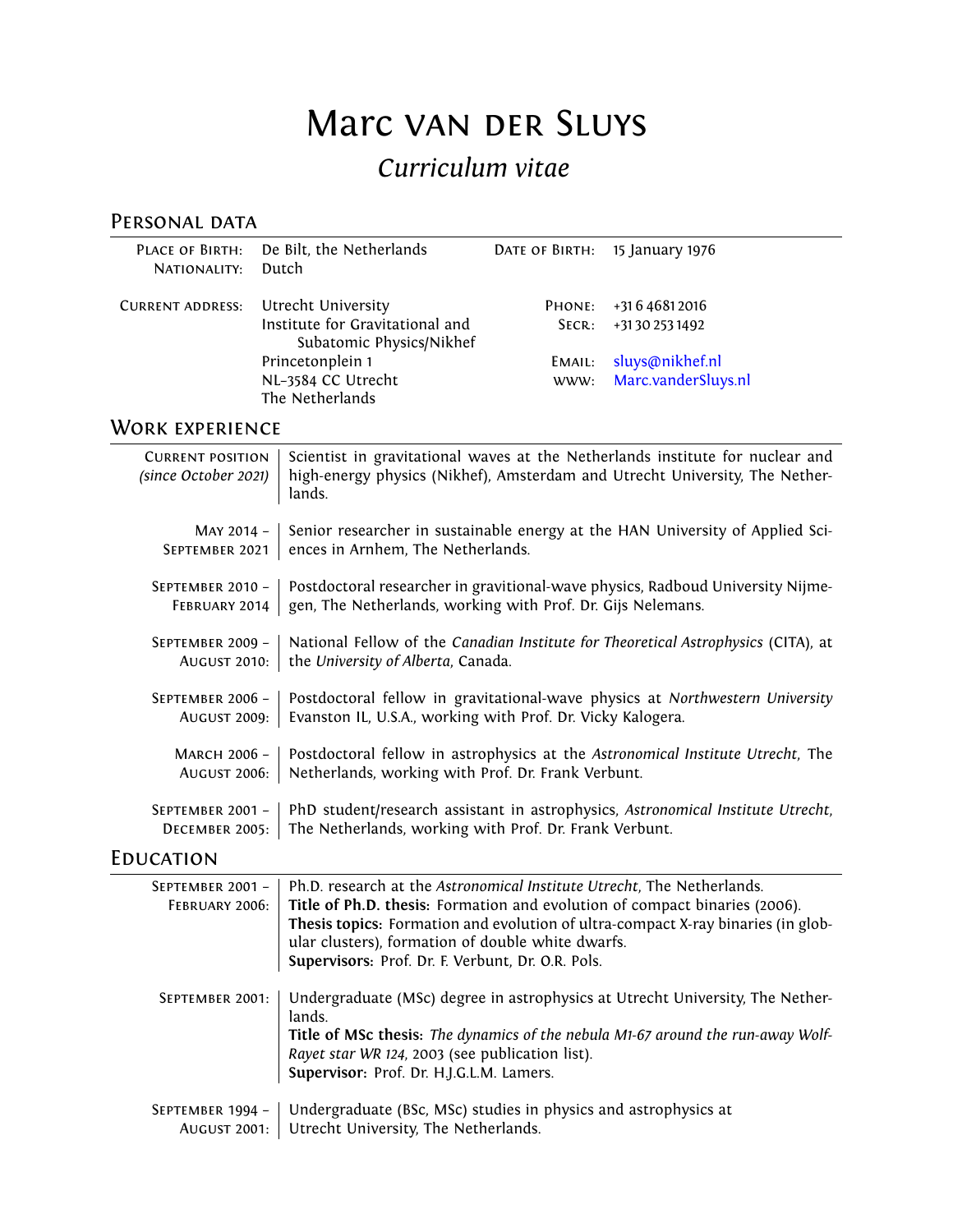#### Fellowships

2009–2011: National Fellow of the Canadian Institute for Theoretical Astrophysics (CITA NF, \$110,000). I interrupted the fellowship in 2010 to accept a position in Nijmegen.

#### Languages

|                 | DUTCH: Mother tongue | FRENCH: Basic knowledge    |
|-----------------|----------------------|----------------------------|
| ENGLISH: Fluent |                      | ITALIAN: Minimal knowledge |
| GERMAN: Fluent  |                      | SPANISH: Minimal knowledge |

#### Interests and skills

| <b>RESEARCH INTERESTS:</b>    | Scientific research, scientific modelling, physics, astronomy, (Bayesian)<br>statistics, signal processing, data analysis, CPU-intensive modelling, Big<br>data, automation, autonomous (embedded) systems |
|-------------------------------|------------------------------------------------------------------------------------------------------------------------------------------------------------------------------------------------------------|
| <b>COMPUTER ENVIRONMENTS:</b> | Linux, Unix, Mac OS, Windows                                                                                                                                                                               |
| <b>COMPUTING PLATFORMS:</b>   | Cluster, server, (headless) pc, Raspberry Pi, Arduino, embedded systems                                                                                                                                    |
| <b>SYSTEM MANAGEMENT:</b>     | Linux server/client (Gentoo, Arch, Ubuntu, CentOS, Fedora, ), Beowulf<br>cluster, Mac OS, Windows                                                                                                          |
| PROGRAMMING:                  | Python, ANSI C/C99, Fortran 77/90/95/2003/2008, C++, Perl, IDL, Maxima,<br>MATLAB, Mathematica, R                                                                                                          |
| OTHER COMPUTING:              | Open-source software, bash (+scripting), tcsh, emacs, vi, sed, awk, git, svn,<br>cvs, ETFX, HTML, PHP, JavaScript, Linux kernel                                                                            |

#### Scientific interests and experience

- **Scientific modelling.** Translating (scientific) questions and problems to a (physical) computer model. Experience with CPU-intensive models, such as the detailed evolution of a (binary) star or the simulation of a galaxy in *e.g.* C or Fortran on PCs and clusters.
- **Statistics.** Analysis of results from computer models. Monte Carlo-simulatiions. Bayesians statistics using *Markov chains* for parameter estimation (9–15 dimensions) and *Bayesian model selection* (*Bayes factor*, *odds ratio*, *etc*.).
- **Signal processing.** Experience with low- (LIGO-Virgo) and high (LISA) signal-to-noise ratios in signals from gravitational waves: sampling, filtering, Fourier transformations, match between signals, *etc.*
- **Data analysis.** Analysis, reduction and (graphical) presentation of results from the processes mentioned above, using *e.g.* matplotlib, PLplot, GNU plot, MATLAB, *etc*. Experience with *Big data*.
- **Social interests.** Sustainable generation and efficient use of energy and resources by a growing world population. Climate modelling, especially the feedback of greenhouse gasses, melting ice caps, changing wind and ocean currents, and the consequences for food production. Medical use of scanners, imaging and monitoring (MRI, CT, ultrasound, ECG, EEG, *etc*.) for *e.g.* neurological, cardiovascular or oncological research. Neurology and cognition; modelling and statistics of conscience, behaviour, language, religion, *etc*.
- **Popularisation of astronomy and public outreach.** Amongst my activities are:

**Popular talks and courses** (at public observatories, schools, special groups; since 1991) **Public observing nights** with (amateur) telescopes at Sonnenborgh Observatory, Utrecht (1991–2006) **Popular-astronomy website hemel.waarnemen.com**, providing *astrocalendars*, sky maps, and more (in Dutch/Flemish, since 2004). I predict events in the night sky which can be observed with simple means by a general public and draw about 5500 unique visitors a day (*∼*2 million in 2020).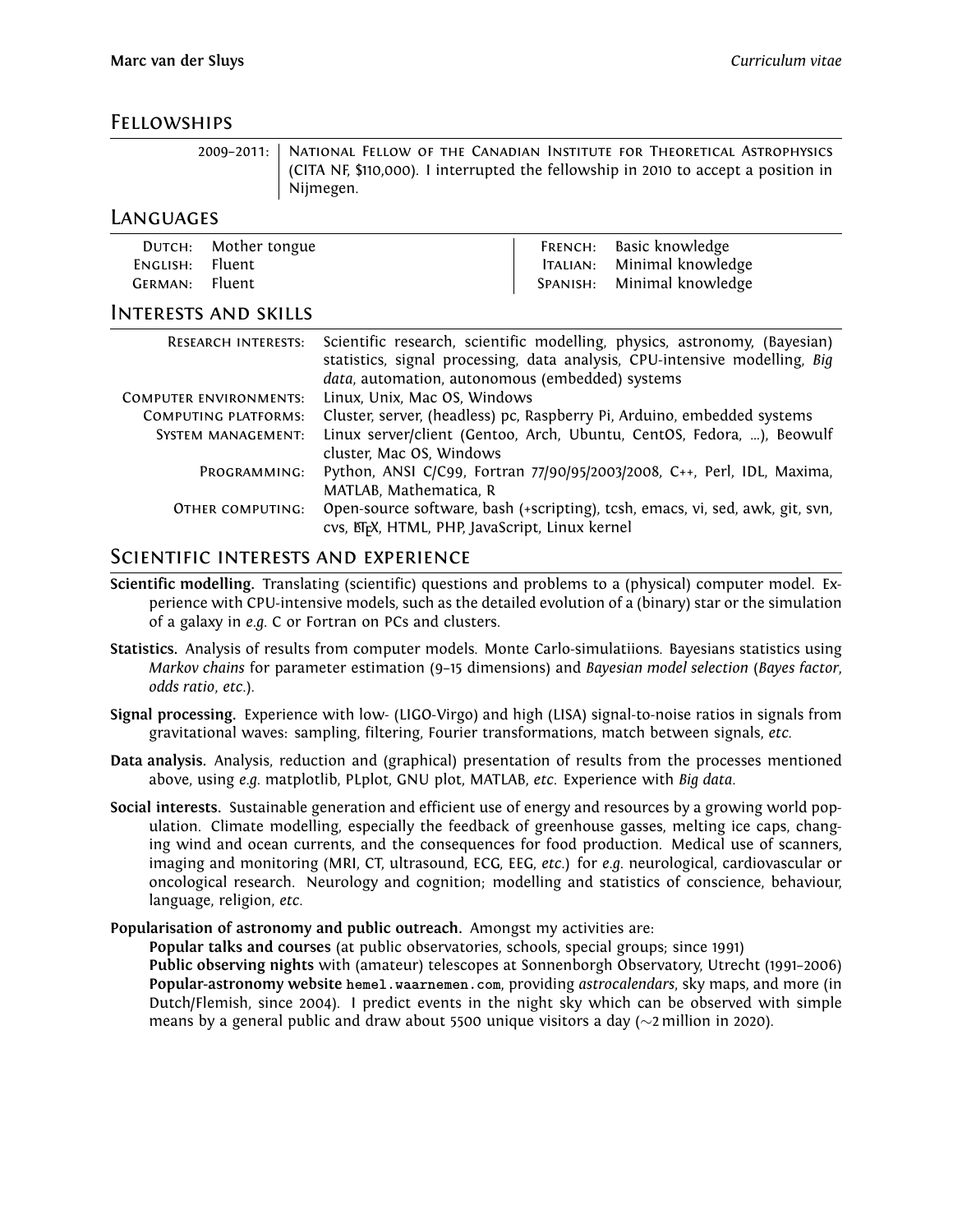# Academic teaching and outreach

| <b>COMPACT BINARIES</b>                     | RU Nijmegen, MSc level, 2011, 2020, 2021 (one lecture)          |
|---------------------------------------------|-----------------------------------------------------------------|
| SCENARIO MODELLING                          | HAN Arnhem, MSc level, 2018-2021 (course)                       |
| SOLAR ENERGY                                | HAN Arnhem, MSc level, 2018-2021 (course)                       |
| <b>OPERATING SYSTEMS</b>                    | HAN Arnhem, BSc level, 2016-2020 (course Linux system program-  |
|                                             | ming)                                                           |
| HISTORY OF ASTRONOMY                        | RU Nijmegen, MSc level, 2019 (lab class, Python)                |
| BINARY EVOLUTION                            | Universidad de Valparaíso, Chile, MSc level, 2012 (one lecture) |
| DUTCH ASTRONOMY OLYMPIAD                    | RU Nijmegen, high-school level, 2011 (organiser + 1 lecture)    |
| <b>OBSERVATIONAL ASTROPHYSICS</b>           | RU Nijmegen, BSc level, 2011 (one lecture)                      |
| ASTRO 465 (STELLAR ASTROPHYSICS)            | University of Alberta, MSc level, 2010 (TA)                     |
| NASA SUMMER PROGRAM SEMINAR                 | Northwestern University, BSc/MSc level, 2009                    |
| STELLAR EVOLUTION                           | Utrecht University, BSc level, 2006 (one lecture)               |
| HIGH-ENERGY ASTROPHYSICS                    | Utrecht University, MSc level, 2001, 2002 (TA)                  |
| <b>OBSERVATIONAL ASTROPHYSICS 1 &amp; 2</b> | Utrecht University, BSc/MSc level, 2002 (TA)                    |
| <b>MORGENSTERREN</b>                        | Utrecht University, three-day astronomy course for high-school  |
|                                             | students, high-school level, 2002, 2003                         |
| THE ROTATION SPEED OF THE SUN               | Measuring the rotation of the Sun using the Utrecht observatory |
|                                             | spectrograph, high-school level, 1997-2001                      |

### Supervision of undergraduate and graduate students

| <b>SWETA SHAH</b>            | GW astronomy; PhD student at Nijmegen University (2010-present). PhD<br>thesis: November 2014.                                                                                                                                                 |
|------------------------------|------------------------------------------------------------------------------------------------------------------------------------------------------------------------------------------------------------------------------------------------|
| <b>CHRIS CHAMBERS</b>        | Gravitational waves; MSc student at Utrecht/Nijmegen University (2011-<br>2012). MSc thesis: Improvements in Determining the Masses of Compact<br>Objects in Binaries using Gravitational Waves (2012).                                        |
| <b>MAARTEN VAN DE GRIEND</b> | White-dwarf planets; BSc student at Nijmegen University (2010-2012). BSc<br>thesis: Finding Jovian planets around hot white dwarfs by their $H_{\alpha}$ emission<br>(2012).                                                                   |
| <b>TYRONE WOODS</b>          | Double white dwarfs; MSc student at the University of Alberta (2009-2011).<br>MSc thesis: On the Formation of Double White Dwarfs through Stable Mass<br>Transfer and a Common Envelope (Woods et al., 2012).                                  |
| BEN FARR                     | Gravitational waves; PhD student at Northwestern University (2009). PhD<br>thesis: 2014?                                                                                                                                                       |
| <b>ANDREW LOVERIDGE</b>      | Binary evolution; MSc student, Northwestern University (2009-2011). MSc<br>thesis: Analytical Expressions for the Envelope Binding Energy of Giants as a<br>Function of Basic Stellar Parameters (Loveridge et al., 2011).                     |
| <b>VIVIEN RAYMOND</b>        | Gravitational waves; MSc, then PhD student at Northwestern University<br>(2007-2009). PhD thesis: Parameter Estimation Using Markov Chain Monte<br>Carlo Methods for Gravitational Waves from Spinning Inspirals of Compact<br>Objects (2012). |

#### International activities

# **Work visits**

| Feb-Mar 2012 | UNIVERSIDAD DE VALPARAÍSO, Chile (Schreiber, Zorotovic) | 1 month |
|--------------|---------------------------------------------------------|---------|
| Jan-Feb 2011 | NORTHWESTERN UNIVERSITY (Politano, Loveridge, Kalogera) | 1 week  |
| Jul-Aug 2010 | NORTHWESTERN UNIVERSITY (Loveridge, Kalogera, Raymond)  | 1 week  |
| May 2010     | MPA, GARCHING, Germany (Ruiter)                         | 2 days  |
| Mar 2010     | CITA, TORONTO, Canada (Murray, Pfeiffer)                | 1 week  |
| Feb-Mar 2010 | MCMASTER UNIVERSITY, Hamilton, Canada (Glebbeek)        | 1 week  |
| May 2009     | UNIVERSITY OF BIRMINGHAM, UK (Vecchio, Veitch)          | 3 days  |
| Sep 2008     | UNIVERSITY OF BIRMINGHAM, UK (Vecchio, Veitch)          | 1 week  |
| Mar 2008     | PENN STATE UNIVERSITY (O'Shaughnessy)                   | 1 week  |
| Oct 2007     | UNIVERSITY OF BIRMINGHAM, UK (Vecchio)                  | 1 week  |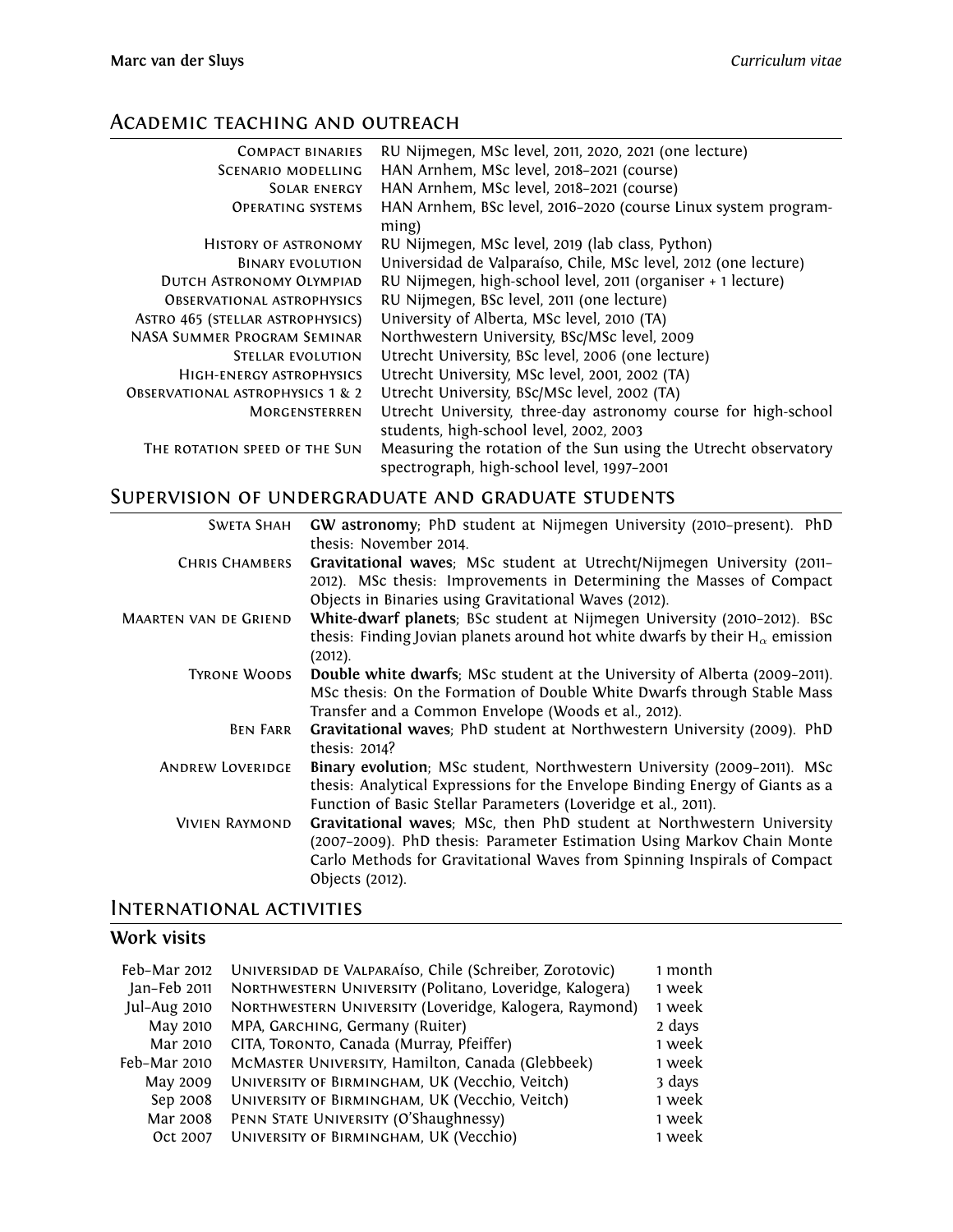#### **International collaborations**

| DOUBLE-WHITE-DWARF FORMATION                                 | Schreiber, Zorotovic (Valparaíso)                                                                            |
|--------------------------------------------------------------|--------------------------------------------------------------------------------------------------------------|
| ULTRACOMPACT X-RAY BINARIES.<br>AM CVN STARS                 | in 't Zand (Utrecht), Nelemans (Nijmegen), Yungelson (Moscow),<br>Tout (Cambridge), Portegies Zwart (Leiden) |
| <b>BINARY EVOLUTION CODE</b>                                 | Eggleton (Los Alamos), Glebbeek (McMaster)                                                                   |
| STELLAR MERGERS                                              | Politano (Milwaukee), Taam (Taiwan), Glebbeek (McMaster)                                                     |
| POPULATION SYNTHESIS OF SPINNING<br><b>BLACK HOLES</b>       | Belczynski (Arizona)                                                                                         |
| <b>GRAVITATIONAL WAVES, BAYESIAN</b><br>PARAMETER ESTIMATION | Röver, Meyer (Auckland), Vecchio, Veitch (Birmingham, UK),<br>Christensen (Carleton)                         |
| LIGO/VIRGO FOLLOW-UP PIPELINE                                | Gouaty (Louisiana State)                                                                                     |

#### **Memberships**

| 2007-2010 The Laser Interferometer Gravitational-wave Observatory (LIGO) |  |
|--------------------------------------------------------------------------|--|
|--------------------------------------------------------------------------|--|

- 2007–2009 Cofounder and chair of the Bayesian-analysis group in the LIGO-Virgo collaboration
- 2011–2014 The Virgo interferometric antenna for gravitational waves
- 2011–2014 Nikhef: Dutch National Institute for Subatomic Physics
- since 2020 NLLGG: Dutch Linux user group
- Since 2021 The LIGO-Virgo collaboration

#### Publication summary

| <b>REFEREED PUBLICATIONS:</b> | 94    | ONLINE PUBLICATIONS:                 |     |
|-------------------------------|-------|--------------------------------------|-----|
| NON-REFEREED PUBLICATIONS:    | 11    | SCIENTIFIC SOFTWARE PACKAGES:        |     |
| CITATIONS:                    | 19002 | <b>CONTRIBUTIONS TO CONFERENCES:</b> | 24  |
| $H$ -INDEX:                   | 58    | SEMINAR TALKS AND COLLOQUIA:         | 20  |
| $110$ -INDEX:                 | 93    | POPULAR TALKS AND LECTURES:          | 145 |
|                               |       |                                      |     |

#### Refereed publications

- 1. van der Sluys, M. & van Kan, 2021, P., in preparation: **SolTrack: a free, fast and accurate C/C++, Python and Adruino routine to compute the position of the Sun**
- 2. Catau, R., et al. 2020, Urban and Transit Planning, 415: **High-Concentration Solar Energy Systems for the Built Environment**
- 3. Sonneveld, P., et al., accepted for publication in Acta Horticulturae, 2019: **A concentrated-solar system to reduce greenhouse heat load and generate energy**
- 4. Verbunt, F., & van der Sluys, M. 2019, Journal for the History of Astronomy 50.4, 383: **Why Halley did not discover proper motion and why Cassini did**
- 5. van der Sluys, M., van Kan, P., & Sonneveld, P. 2015, AIPC, 1679, 080003: **CPV in the built environment**
- 6. P. Sonneveld, M. van der Sluys, A. van Rhijn & M. Hebbink, GreenSys 1170, 477, 2015: **Feasibility study of an electricity delivering Fresnel greenhouse**
- 7. van Haaften, L. M., Nelemans, G., Voss, R., van der Sluys, M. V., & Toonen, S. 2015, A&A, 579, A33: **Population synthesis of classical low-mass X-ray binaries in the Galactic Bulge**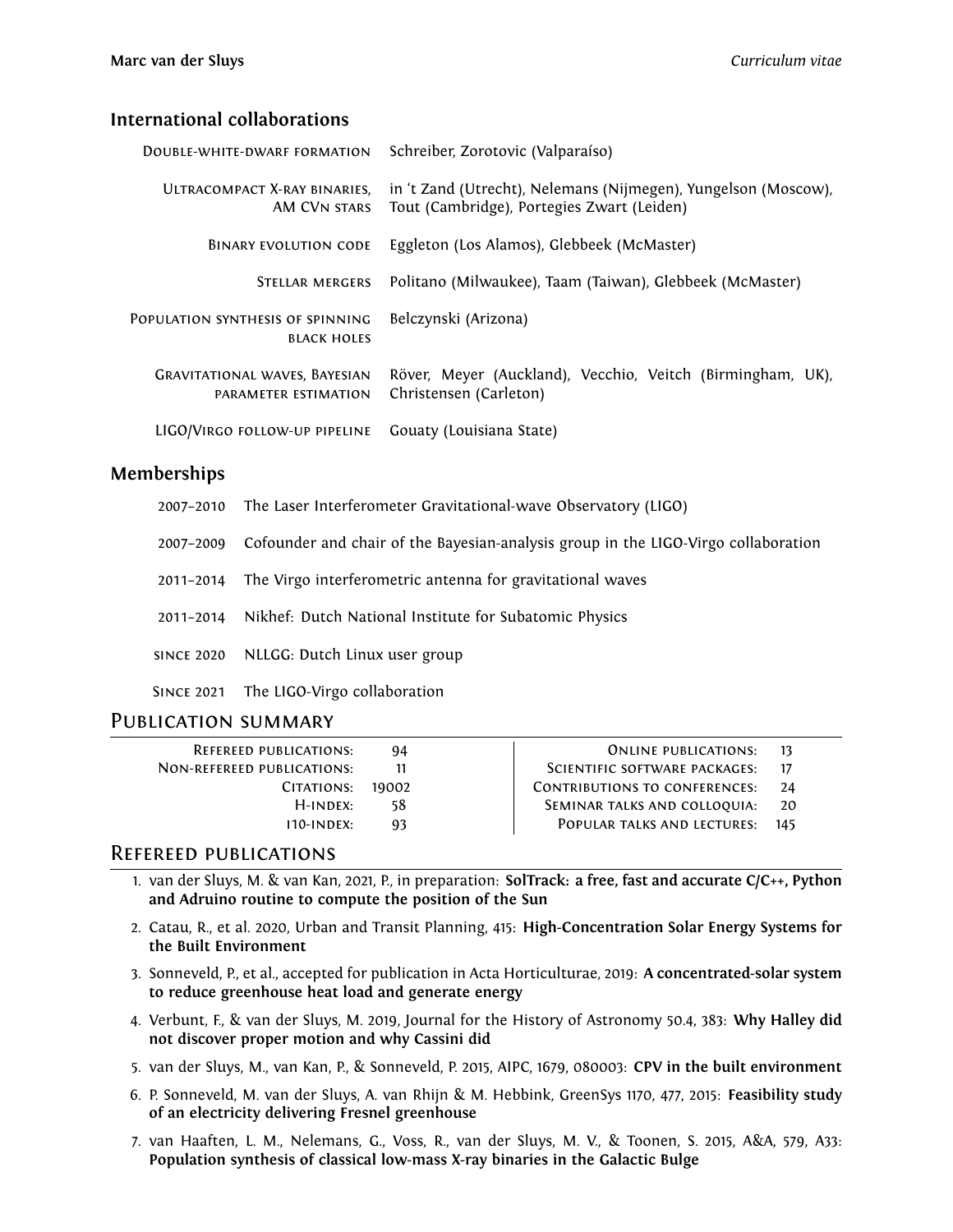- 8. Veitch, J., et al. 2015, PhRvD, 91, 042003: **Parameter estimation for compact binaries with groundbased gravitational-wave observations using the LALInference software library**
- 9. Sidery, T., et al. 2014, PhRvD, 89, 084060: **Reconstructing the sky location of gravitational-wave detected compact binary systems: Methodology for testing and comparison**
- 10. Shah, S., Nelemans, G., & van der Sluys, M. 2013, A&A, 553, A82: **Using electromagnetic observations to aid gravitational-wave parameter estimation of compact binaries observed with LISA. II. The effect of knowing the sky position**
- 11. Ratti, E. M., et al. 2013, MNRAS, 431, L10: **IGR J19308+0530: Roche lobe overflow on to a compact object from a donor 1.8 times as massive**
- 12. van Haaften, L. M., Nelemans, G., Voss, R., Toonen, S., Portegies Zwart, S. F., Yungelson, L. R., & van der Sluys, M. V. 2013, A&A, 552, A69: **Population synthesis of ultracompact X-ray binaries in the Galactic bulge**
- 13. Shah, S., van der Sluys, M., & Nelemans, G. 2012, A&A, 544, A153: **Using electromagnetic observations to aid gravitational-wave parameter estimation of compact binaries observed with LISA**
- 14. Veitch, J., et al. 2012, PhRvD, 85, 104045: **Estimating parameters of coalescing compact binaries with proposed advanced detector networks**
- 15. Woods, T. E., Ivanova, N., van der Sluys, M. V., & Chaichenets, S. 2012, ApJ, 744, 12: **On the Formation of Double White Dwarfs through Stable Mass Transfer and a Common Envelope**
- 16. Loveridge, A. J., van der Sluys, M. V., & Kalogera, V. 2011, ApJ, 743, 49: **Analytical Expressions for the Envelope Binding Energy of Giants as a Function of Basic Stellar Parameters**
- 17. M. Politano, M.V. van der Sluys, R.E. Taam, and B. Willems, 2010, ApJ 720, 1752: **Population Synthesis of Common Envelope Mergers: I. Giant Stars with Stellar or Substellar Companions**
- 18. V. Raymond, M.V. van der Sluys, I. Mandel, V. Kalogera, C. Röver, N. Christensen, 2010, CQG 27, 114009: **The effects of LIGO detector noise on a 15-dimensional Markov-chain Monte-Carlo analysis of gravitational-wave signals**
- 19. G. Nelemans, L.R. Yungelson, M.V. van der Sluys and Christopher A. Tout, 2010, MNRAS 401, 1347: **The chemical composition of donors in AM CVn stars and ultra-compact X-ray binaries: observational tests of their formation**
- 20. Marc van der Sluys, Ilya Mandel, Vivien Raymond, Vicky Kalogera, Christian Röver and Nelson Christensen, 2009, CQG 26, 204010: **Parameter estimation for signals from compact binary inspirals injected into LIGO data**
- 21. B. Aylott et al. 2009, CQG 26, 165008: **Testing gravitational-wave searches with numerical relativity waveforms: Results from the first Numerical INJection Analysis (NINJA) project**
- 22. V. Raymond, M.V. van der Sluys, I. Mandel, V. Kalogera, C. Röver and N. Christensen 2009, CQG 26, 114007: **Degeneracies in Sky Localisation Determination from a Spinning Coalescing Binary through Gravitational Wave Observations: a Markov-Chain Monte-Carlo Analysis for two Detectors**
- 23. L. Cadonati et al. 2009, CQG 26, 114008: **Status of NINJA: the Numerical INJection Analysis project**
- 24. M.V. van der Sluys, C. Röver, A. Stroeer, V. Raymond, I. Mandel, N. Christensen, V. Kalogera, R. Meyer and A. Vecchio 2008, ApJ 688, L61: **Gravitational-wave astronomy with inspiral signals of spinning compact-object binaries**
- 25. M. Politano, R.E. Taam, M.V. van der Sluys, and B. Willems 2008, ApJ 687, L99: **Common Envelope Mergers: A Possible Channel for Forming Single sdB Stars**
- 26. M.V. van der Sluys, V. Raymond, I. Mandel, C. Röver, N. Christensen, V. Kalogera, R. Meyer and A. Vecchio 2008, CQGra 25, 184011: **Parameter estimation of spinning binary inspirals using Markovchain Monte Carlo**
- 27. K. Belczynski, R.E. Taam, E. Rantsiou and M.V. van der Sluys 2008, ApJ 682, 474: **Black-hole spin evolution: implications for short hard gamma-ray bursts and gravitational-wave detection**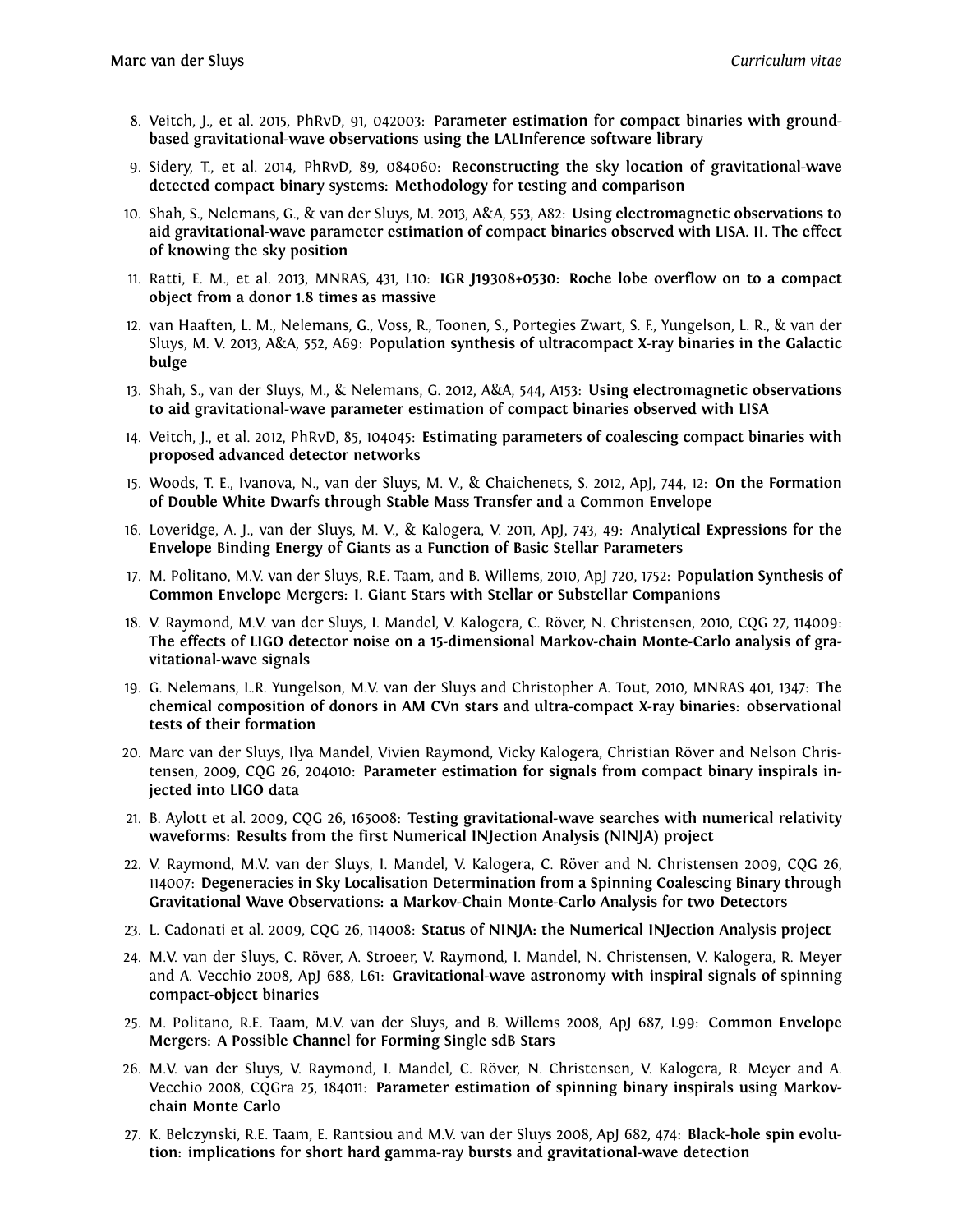- 28. M.V. van der Sluys, F. Verbunt and O.R. Pols 2006, A&A 460, 209: **Modelling the formation of double white dwarfs**
- 29. J. in 't Zand, A. Cumming, M. van der Sluys, F. Verbunt and O. Pols 2005, A&A 441, 675: **On the possibility of a helium white dwarf donor in the presumed ultracompact binary 2S 0918-549**
- 30. M.V. van der Sluys, F. Verbunt and O.R. Pols 2005, A&A 440, 973: **Reduced magnetic braking and the magnetic capture model for the formation of ultra-compact binaries**
- 31. M.V. van der Sluys, F. Verbunt and O.R. Pols 2005, A&A 431, 647: **Creating ultra-compact binaries in globular clusters through stable mass transfer**
- 32. S.-C. Yoon, N. Langer, and M. van der Sluys 2004, A&A 425, 207: **On the stability of thermonuclear shell sources in stars**
- 33. M.V. van der Sluys and H.J.G.L.M. Lamers 2003, A&A 398, 181: **The dynamics of the nebula M1-67 around the run-away Wolf-Rayet star WR 124**

#### **Refereed LIGO Scientific Collaboration (LSC) publications**

- 34. Abbott, B. P., et al. 2016, PhRvX, 6, 041014: **Improved Analysis of GW150914 Using a Fully Spin-Precessing Waveform Model**
- 35. Abbott, B. P., et al. 2016, PhRvL, 116, 241102: **Properties of the Binary Black Hole Merger GW150914**
- 36. Aasi, J., et al. 2016, PhRvD, 93, 042007: **First low frequency all-sky search for continuous gravitational wave signals**
- 37. Aasi, J., et al. 2016, PhRvD, 93, 042006: **Search of the Orion spur for continuous gravitational waves using a loosely coherent algorithm on data from LIGO interferometers**
- 38. Abbott, B. P., et al. 2016, PhRvD, 93, 042005: **All-sky search for long-duration gravitational wave transients with initial LIGO**
- 39. Abbott, B. P., et al. 2016, LRR, 19, 1: **Prospects for Observing and Localizing Gravitational-Wave Transients with Advanced LIGO and Advanced Virgo**
- 40. Aasi, J., et al. 2015, ApJ, 813, 39: **Searches for Continuous Gravitational Waves from Nine Young Supernova Remnants**
- 41. Aasi, J., et al. 2015, CQGra, 32, 115012: **Characterization of the LIGO detectors during their sixth science run**
- 42. Acernese, F., et al. 2015, JPhCS, 610, 012014: **The Advanced Virgo detector**
- 43. Accadia, T., et al. 2015, ppyc.conf, 261: **Advanced Virgo Interferometer: a Second Generation Detector for Gravitational Waves Observation**
- 44. Aasi, J., et al. 2015, PhRvD, 91, 062008: **Directed search for gravitational waves from Scorpius X-1 with initial LIGO data**
- 45. Aasi, J., et al. 2015, PhRvD, 91, 022004: **Narrow-band search of continuous gravitational-wave signals from Crab and Vela pulsars in Virgo VSR4 data**
- 46. Aasi, J., et al. 2015, PhRvD, 91, 022003: **Searching for stochastic gravitational waves using data from the two colocated LIGO Hanford detectors**
- 47. Acernese, F., et al. 2015, CQGra, 32, 024001: **Advanced Virgo: a second-generation interferometric gravitational wave detector**
- 48. Aasi, J., et al. 2014, PhRvL, 113, 231101: **Improved Upper Limits on the Stochastic Gravitational-Wave Background from 2009-2010 LIGO and Virgo Data**
- 49. Aartsen, M. G., et al. 2014, PhRvD, 90, 102002: **Multimessenger search for sources of gravitational waves and high-energy neutrinos: Initial results for LIGO-Virgo and IceCube**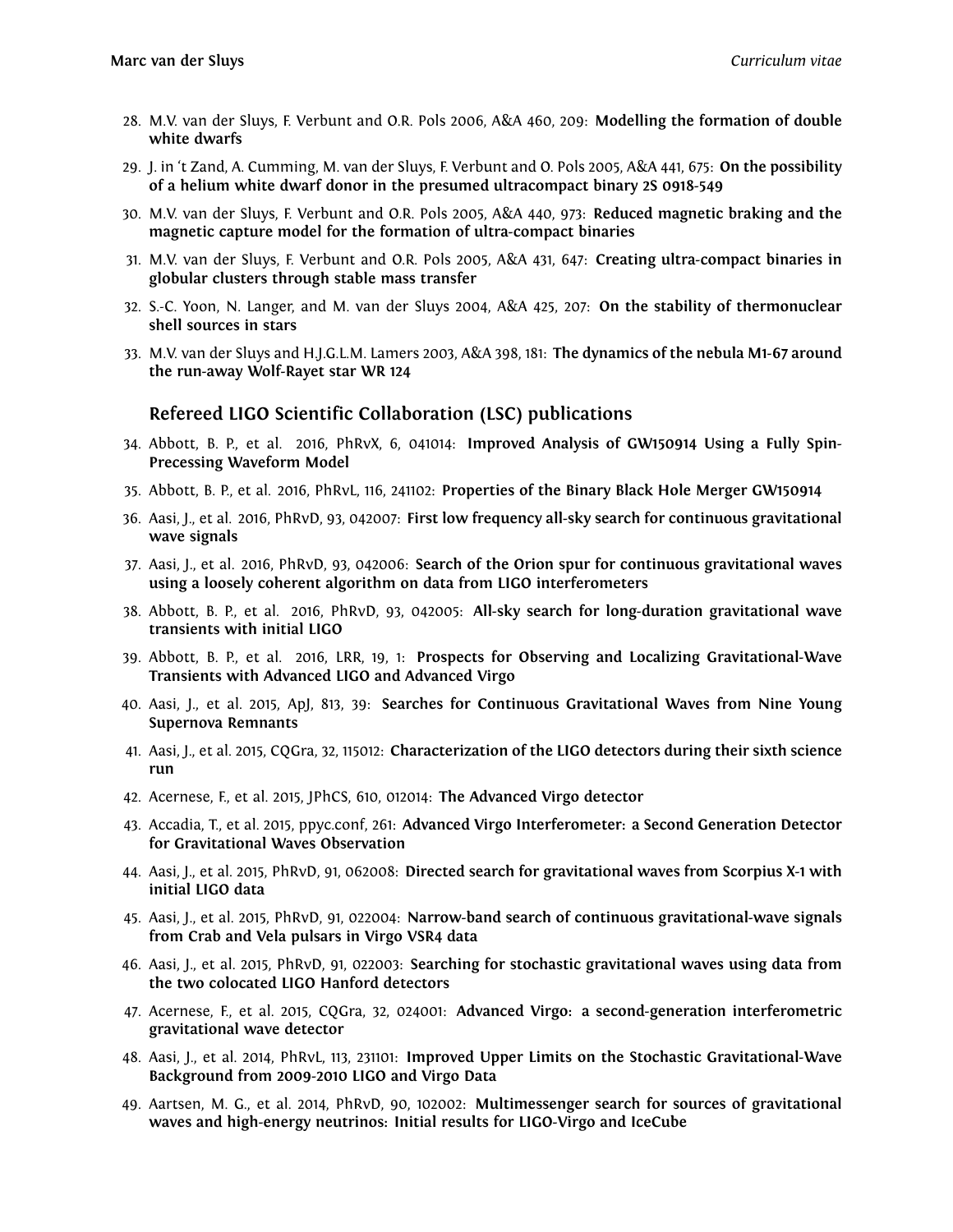- 50. Aasi, J., et al. 2014, PhRvD, 90, 062010: **First all-sky search for continuous gravitational waves from unknown sources in binary systems**
- 51. Accadia, T., et al. 2014, CQGra, 31, 165013: **Reconstruction of the gravitational wave signal h(t) during the Virgo science runs and independent validation with a photon calibrator**
- 52. Aasi, J., et al. 2014, PhRvL, 113, 011102: **Search for Gravitational Waves Associated with** *γ***-ray Bursts Detected by the Interplanetary Network**
- 53. Aasi, J., et al. 2014, PhRvD, 89, 122004: **Methods and results of a search for gravitational waves associated with gamma-ray bursts using the GEO 600, LIGO, and Virgo detectors**
- 54. Aasi, J., et al. 2014, PhRvD, 89, 122003: **Search for gravitational radiation from intermediate mass black hole binaries in data from the second LIGO-Virgo joint science run**
- 55. Aasi, J., et al. 2014, CQGra, 31, 115004: **The NINJA-2 project: detecting and characterizing gravitational waveforms modelled using numerical binary black hole simulations**
- 56. Aasi, J., et al. 2014, PhRvD, 89, 102006: **Search for gravitational wave ringdowns from perturbed intermediate mass black holes in LIGO-Virgo data from 2005-2010**
- 57. Aasi, J., et al. 2014, PhRvL, 112, 131101: **Constraints on Cosmic Strings from the LIGO-Virgo Gravitational-Wave Detectors**
- 58. Aasi, J., et al. 2014, CQGra, 31, 085014: **Application of a Hough search for continuous gravitational waves on data from the fifth LIGO science run**
- 59. Aasi, J., et al. 2014, ApJ, 785, 119: **Gravitational Waves from Known Pulsars: Results from the Initial Detector Era**
- 60. Aasi, J., et al. 2014, ApJS, 211, 7: **First Searches for Optical Counterparts to Gravitational-wave Candidate Events**
- 61. Aasi, J., et al. 2013, PhRvD, 88, 102002: **Directed search for continuous gravitational waves from the Galactic center**
- 62. Aasi, J., et al. 2013, NaPho, 7, 613: **Enhanced sensitivity of the LIGO gravitational wave detector by using squeezed states of light**
- 63. Abadie, J., et al. 2012, ApJ, 755, 2: **Implications for the Origin of GRB 051103 from LIGO Observations**
- 64. Abadie, J., et al. 2011, PhRvL, 107, 261102: **Directional Limits on Persistent Gravitational Waves Using LIGO S5 Science Data**
- 65. Abadie, J., et al. 2011, ApJ, 737, 93: **Beating the Spin-down Limit on Gravitational Wave Emission from the Vela Pulsar**
- 66. Abadie, J., et al. 2011, PhRvD, 83, 042001: **Search for gravitational waves associated with the August 2006 timing glitch of the Vela pulsar**
- 67. Abadie, J., et al. 2011, PhRvD, 83, 122005: **Search for gravitational waves from binary black hole inspiral, merger, and ringdown**
- 68. Abadie, J., et al. 2011, ApJ, 734, L35: **Search for Gravitational Wave Bursts from Six Magnetars**
- 69. Abadie, J., et al. 2011, PhRvD, 83, 042001: **Search for gravitational waves associated with the August 2006 timing glitch of the Vela pulsar**
- 70. Abadie, J., et al. 2010, NIMPA, 624, 223: **Calibration of the LIGO gravitational wave detectors in the fifth science run**
- 71. Abadie, J., et al. 2010, PhRvD, 82, 102001: **Search for gravitational waves from compact binary coalescence in LIGO and Virgo data from S5 and VSR1**
- 72. Abadie, J., et al. 2010, ApJ, 722, 1504: **First Search for Gravitational Waves from the Youngest Known Neutron Star**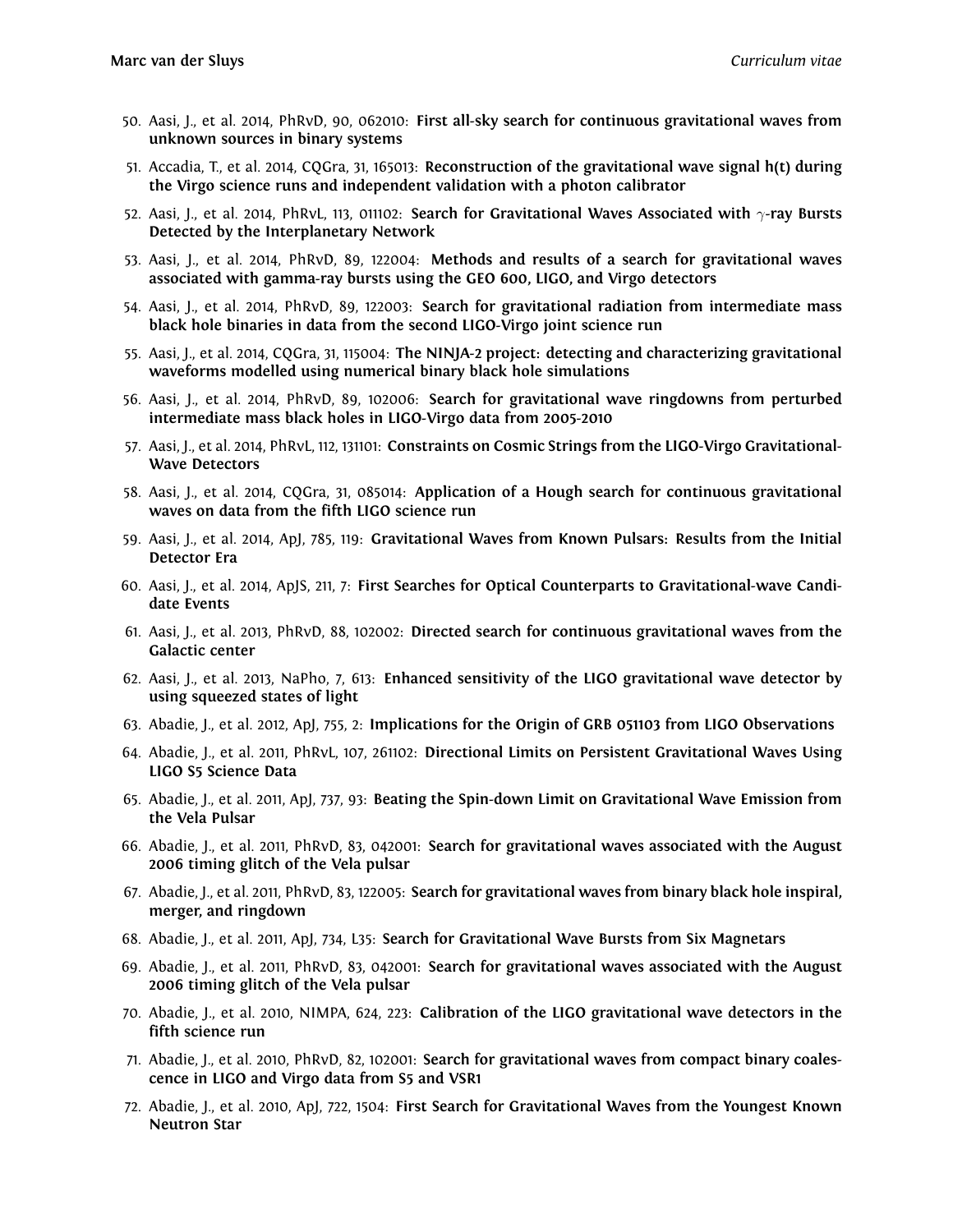- 73. Abadie, J., et al. 2010, CQGra, 27, 173001: **TOPICAL REVIEW: Predictions for the rates of compact binary coalescences observable by ground-based gravitational-wave detectors**
- 74. Abadie, J., et al. 2010, ApJ, 715, 1453: **Search for Gravitational-wave Inspiral Signals Associated with Short Gamma-ray Bursts During LIGO's Fifth and Virgo's First Science Run**
- 75. Abbott, B. P., et al. 2010, ApJ, 715, 1438: **Search For Gravitational-wave Bursts Associated with Gammaray Bursts using Data from LIGO Science Run 5 and Virgo Science Run 1**
- 76. Abadie, J., et al. 2010, PhRvD, 81, 102001: **All-sky search for gravitational-wave bursts in the first joint LIGO-GEO-Virgo run**
- 77. Abbott, B. P., et al. 2010, ApJ, 713, 671: **Searches for Gravitational Waves from Known Pulsars with Science Run 5 LIGO Data**
- 78. Abbott, B. P., et al. 2009, PhRvD, 80, 102002: **Search for high frequency gravitational-wave bursts in the first calendar year of LIGO's fifth science run**
- 79. Abbott, B. P., et al. 2009, PhRvD, 80, 102001: **Search for gravitational-wave bursts in the first year of the fifth LIGO science run**
- 80. Abbott, B. P., et al. 2009, PhRvD, 80, 062002: **First LIGO search for gravitational wave bursts from cosmic (super)strings**
- 81. Abbott, B. P., et al. 2009, PhRvD, 80, 062001: **Search for gravitational wave ringdowns from perturbed black holes in LIGO S4 data**
- 82. Abbott, B. P., et al. 2009, PhRvD, 80, 047101: **Search for gravitational waves from low mass compact binary coalescence in 186 days of LIGO's fifth science run**
- 83. Abbott, B. P., et al. 2009, PhRvD, 80, 042003: **Einstein@Home search for periodic gravitational waves in early S5 LIGO data**
- 84. Abbott, B. P., et al. 2009, Natur, 460, 990: **An upper limit on the stochastic gravitational-wave background of cosmological origin**
- 85. Abbott, B. P., et al. 2009, ApJ, 701, L68: **Stacked Search for Gravitational Waves from the 2006 SGR 1900+14 Storm**
- 86. Abbott, B. P., et al. 2009, RPPh, 72, 076901: **LIGO: the Laser Interferometer Gravitational-wave Observatory**
- 87. Abbott, B., et al. 2009, NJPh, 11, 073032: **Observation of a kilogram-scale oscillator near its quantum ground state**
- 88. Abbott, B. P., et al. 2009, PhRvD, 79, 122001: **Search for gravitational waves from low mass binary coalescences in the first year of LIGO's S5 data**
- 89. Abbott, B. P., et al. 2009, PhRvL, 102, 111102: **All-Sky LIGO Search for Periodic Gravitational Waves in the Early Fifth-Science-Run Data**
- 90. Abbott, B., et al. 2009, PhRvD, 79, 022001: **Einstein@Home search for periodic gravitational waves in LIGO S4 data**
- 91. Abbott, B., et al. 2008, CQGra, 25, 245008: **First joint search for gravitational-wave bursts in LIGO and GEO 600 data**
- 92. Abbott, B., et al. 2008, PhRvL, 101, 211102: **Search for Gravitational-wave Bursts from Soft Gamma Repeaters**
- 93. Abbott, B., et al. 2008, ApJ, 683, L45: **Beating the Spin-Down Limit on Gravitational Wave Emission from the Crab Pulsar**
- 94. Abbott, B., et al. 2008, CQGra, 25, 114051: **Astrophysically triggered searches for gravitational waves: status and prospects**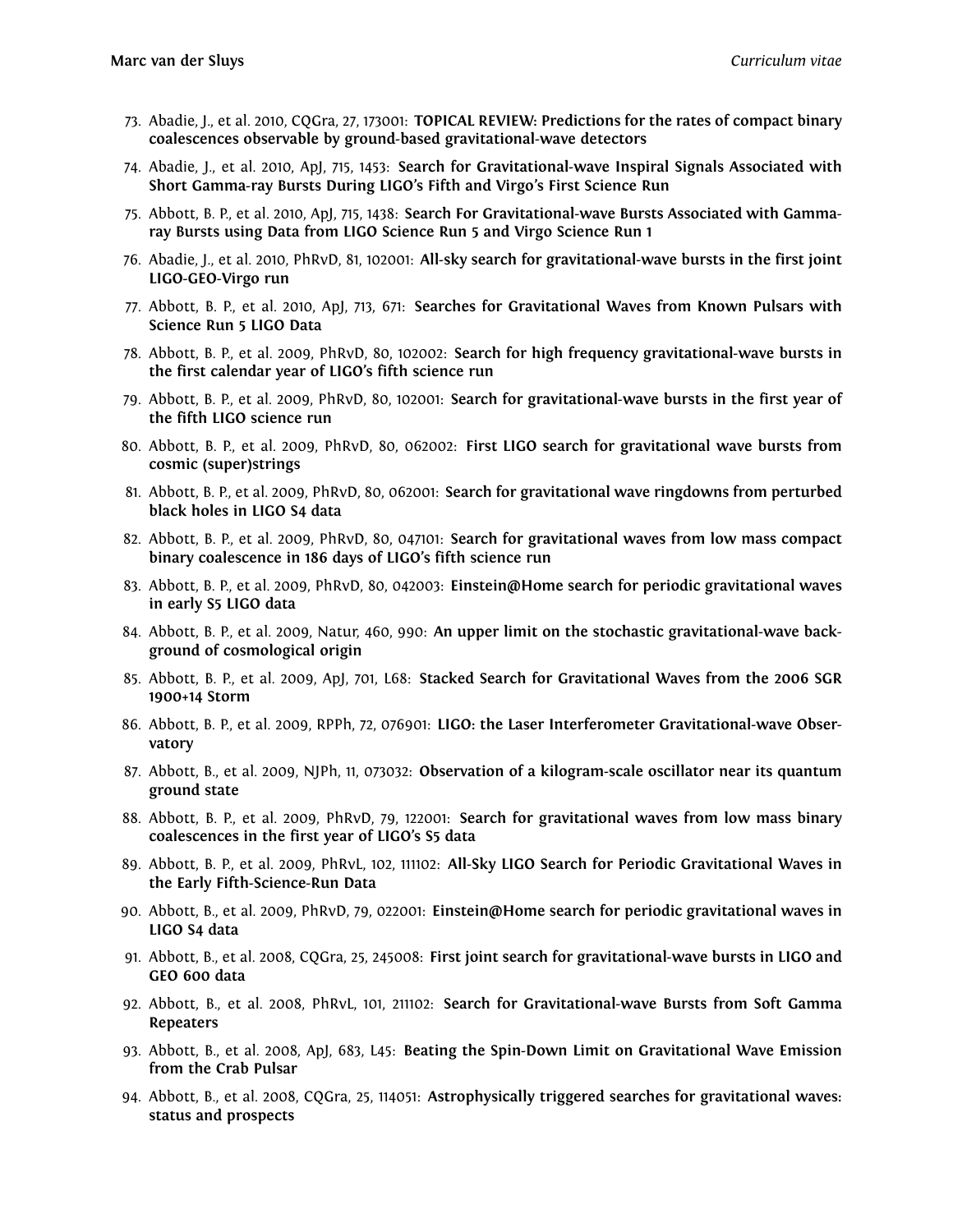#### Non-refereed publications

- 1. Aasi, J., et al. 2017, yCat, J/ApJ/785/119: **VizieR Online Data Catalog: Gravitational waves from known pulsars (Aasi+, 2014)**
- 2. van der Sluys, M. 2011, ASPC, 447, 317: **Gravitational Waves from Compact Binaries**
- 3. Woods, T. E., Ivanova, N., van der Sluys, M., & Chaichenets, S. 2011, ASPC, 447, 127: **On The Formation of Double White Dwarfs: Reevaluating How We Parametrise the Common Envelope Phase**
- 4. Woods, T. E., Ivanova, N., van der Sluys, M., & Chaichenets, S. 2010, AIPC, 1314, 24: **The Formation of Low-Mass Double White Dwarfs through an Initial Phase of Stable Non-Conservative Mass Transfer**
- 5. van der Sluys, M., Politano, M., & Taam, R. E. 2010, AIPC, 1314, 13: **Masses and Envelope Binding Energies of Primary Stars at the Onset of a Common Envelope**
- 6. The LIGO Scientific Collaboration, et al. 2010, arXiv:1003.2481: **Sensitivity to Gravitational Waves from Compact Binary Coalescences Achieved during LIGO's Fifth and Virgo's First Science Run**
- 7. Nelemans, G., et al. 2009, astro, 2010, 221: **The astrophysics of ultra-compact binaries**
- 8. Michael Politano, R.E. Taam, M. van der Sluys and B. Willems, 2009, AAS 21343215: **Mergers During Common Envelope Evolution Involving a Giant Star and a Stellar or Substellar Companion**
- 9. M.V. van der Sluys, C. Röver, A. Stroeer, N. Christensen, V. Kalogera, R. Meyer, A. Vecchio and I. Mandel 2008, APS APRB10004: **Bayesian inference on spinning compact-binary inspirals with ground-based gravitational-wave laser interferometers**
- 10. M.V. van der Sluys, A. Stroeer, A. Vecchio and V. Kalogera 2006 AAS 209.7416: **Bayesian Inference and Observations of Massive Black-hole Binaries with LISA**
- 11. M.V. van der Sluys, F. Verbunt and O.R. Pols 2005, AIPC 797, 627, in *Interacting binaries: accretion, evolution, and outcomes:* **Creating ultra-compact binaries through stable mass transfer**

#### Online publications

These documents can be found at [han.vandersluys.nl/pub](http://han.vandersluys.nl/pub), unless specified otherwise.

- 1. MvdS 2021: **Sunlight and solar energy** (MSc lecture notes)
- 2. MvdS 2020: **Writing a short scientific paper: LATEX template and instructions**
- 3. MvdS 2019: **Solar-concentration optics**
- 4. MvdS 2019: **A brief C tutorial, with code examples**
- 5. MvdS 2017: **Installing Arch Linux ARM on a Raspberry Pi**
- 6. MvdS 2017: **Getting started with Emacs**
- 7. MvdS 2017: **Operating systems and Linux system programming** (BSc Lecture notes)
- 8. MvdS 2016: **Efficient use of the Linux command line in the Bash shell**
- 9. MvdS 2015: **Errata NEN 5060 Hygrothermische eigenschappen van gebouwen Referentieklimaatgegevens** (Errata on Dutch insolation norm)
- 10. MvdS 2015: **Availability of wind in the Nederlands** (HAN fact sheet)
- 11. MvdS 2015: **Insolation in the Nederlands** (HAN fact sheet)
- 12. MvdS 2013: **Celestial mechanics in a nutshell** ([cmians.sf.net](http://cmians.sf.net))
- 13. MvdS 2003: **Binary evolution in a nutshell** ([www.astro.ru.nl/~sluys/?title=BEiaNS](http://www.astro.ru.nl/~sluys/?title=BEiaNS))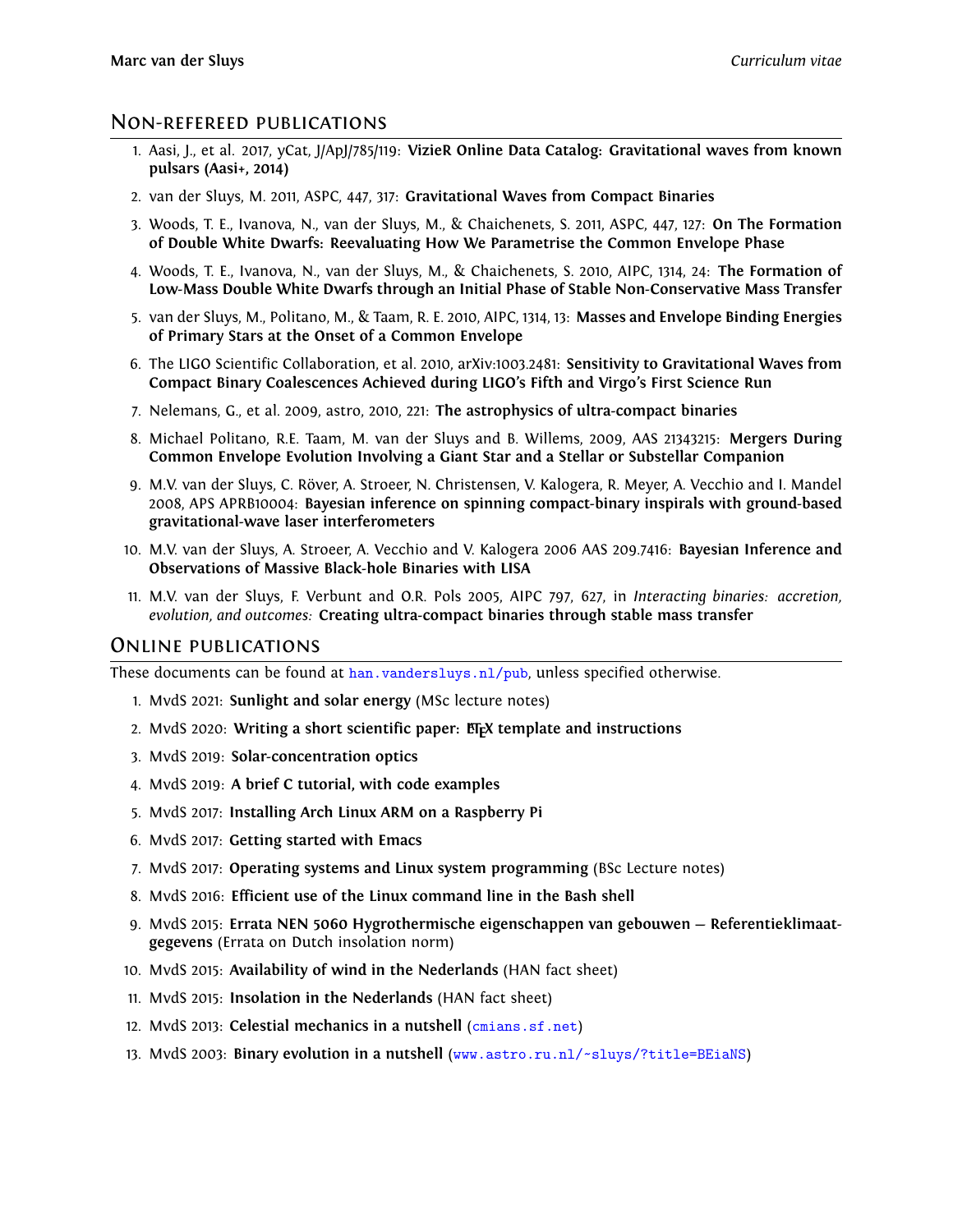#### Authored scientific software packages

Most of my free and open-source software (FOSS) has been released under the (L)GPL licence as source code and/or packages and can be found on the following websites:

| GitHub github.com/MarcvdSluys                    |
|--------------------------------------------------|
| <b>SourceForce</b> sourceforge.net/u/marcvdsluys |
| PyPI pypi.org/user/MarcvdSluys                   |

Source code Source code and packages Python packages

The following list gives a selection of my most relevant, science-related software packages. See [software.](http://software.vandersluys.nl) [vandersluys.nl](http://software.vandersluys.nl) for more open-source projects.

- 1. libSUFR**:** a **lib**rary containing **S**ome **U**seful **F**ortran **R**outines, GPL, [libsufr.sf.net](http://libsufr.sf.net) (2002–2021).
- 2. libTheSky**:** a **lib**rary to compute the positions of bodies in **The Sky** (Moon, planets, stars) and events (conjunctions, eclipses), GPL, [libthesky.sf.net](http://libthesky.sf.net); core of the code that generates the popularastronomy website [hemel.waarnemen.com](http://hemel.waarnemen.com) (2002–2021).
- 3. SolTrack**:** free, fast and accurate C/C++, Python and Arduino routines to compute the position of the Sun, (L)GPL, [soltrack.sf.net](http://soltrack.sf.net) (2014–2021).
- 4. SolarEnergy**:** a Python package to do simple modelling in the field of solar energy, GPL, [pypi.org/](http://pypi.org/project/solarenergy) [project/solarenergy](http://pypi.org/project/solarenergy) (2020–2021).
- 5. Meteoserver**:** a Python package to obtain and read Dutch weather data from Meteoserver.nl, GPL, [pypi.org/project/meteoserver](http://pypi.org/project/meteoserver) (2020–2021).
- 6. AstroTool**:** a Python package for astronomical calculations, GPL, [pypi.org/project/astrotool](http://pypi.org/project/astrotool) (2021).
- 7. PG2PLplot**:** aids the transition from Fortran code linked against PGPlot to linking it against PLplot, GPL, [pg2plplot.sf.net](http://pg2plplot.sf.net) (2013–2020).
- 8. HistAstro**:** a Python package for historical-astronomy calculations of Sun, Moon and planets, GPL, [pypi.org/project/histastro](http://pypi.org/project/histastro) (2019–2020).
- 9. ELP-MPP02**:** accurate Moon positions using the lunar solution ELP/MPP02 in Python, GPL, [pypi.org/](http://pypi.org/project/elp-mpp02) [project/elp-mpp02](http://pypi.org/project/elp-mpp02) (2019).
- 10. AnalyseMCMC**:** analyses and presents output from the MCMC codes SPINspiral and LALInference\_mcmc, GPL, [analysemcmc.sf.net](http://analysemcmc.sf.net) (2006–2017).
- 11. AstroTools**:** assorted command-line tools for astronomy and astrophysics, written in Fortran, GPL, [astrotools.sf.net](http://astrotools.sf.net) (2002–2016).
- 12. evTools**:** tools to reduce, analyse and present output from the binary stellar-evolution code ev, GPL, [evtools.sf.net](http://evtools.sf.net) (2002–2015).
- 13. GWtool**:** simple command-line tools for working with gravitational waves, GPL, [gwtool.sf.net](http://gwtool.sf.net) (2007–2015).
- 14. RochePlot**:** schematically illustrate the key stages in the evolution of a binary star, several contributions, GPL, [rocheplot.sf.net](http://rocheplot.sf.net) (2012–2015).
- 15. SPINspiral**:** a parameter-estimation code to analyse gravitational-wave binary-inspiral signals detected with LIGO/Virgo, including spin effects, GPL, [spinspiral.sf.net](http://spinspiral.sf.net) (2006–2013).
- 16. ev**:** also known as STARS, TWIN, or "The Eggleton code": a detailed binary-stellar evolution code, several contributions, [stars.vandersluys.nl](http://stars.vandersluys.nl) (2005-2011).
- 17. LALInference\_mcmc**:** parameter-estimation code using LAL to analyse GW binary-inspiral signals detected with LIGO/Virgo, several contributions, GPL, [tiny.cc/lal](http://tiny.cc/lal) (2010).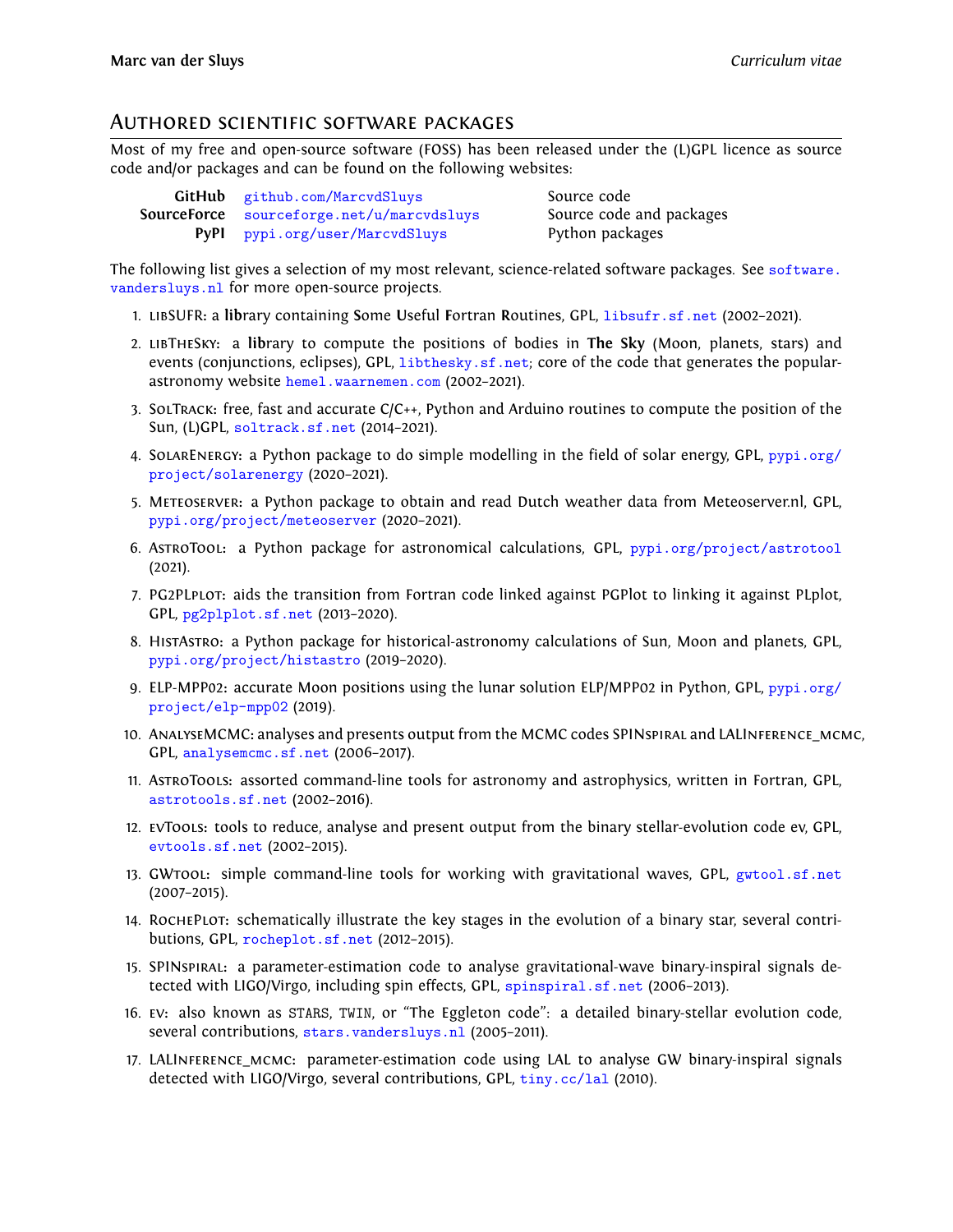#### Contributions to conferences and workshops

- 1. April 15, 2013, *Third Bonn workshop on formation and evolution of neutron stars*, Bonn, Germany. Talk: **Measuring neutron-star properties with LIGO and Virgo**
- 2. August 16, 2012, *EuroWD12*, Krakow, Poland. Talk: **The formation of double white dwarfs**
- 3. June 25, 2012, *Virgo week 2012*, Pisa, Italy. Talk: **Using astrophysical knowledge in gravitational-wave data analysis of binary inspirals**
- 4. April 12, 2011, *NOVA Network-3 meeting*, Leiden, The Netherlands. Talk: **Using astrophysical knowledge in gravitational-wave data analysis of binary inspirals**
- 5. March 11, 2011, *The evolution of compact binaries*, Viña del Mar, Chile. Talk: **Using astrophysical knowledge in gravitational-wave data analysis of binary inspirals**
- 6. March 9, 2011, *The evolution of compact binaries*, Viña del Mar, Chile. Invited review: **Gravitational waves from compact binaries**
- 7. January 28, 2011, *GWPAW-15*, Milwaukee, WI, U.S.A. Talk: **Using astrophysical knowledge in gravitational-wave data analysis of binary inspirals**
- 8. November 5, 2010, *Dutch Physics Society (NVV)*, Lunteren, The Netherlands. Talk: **Using astrophysical knowledge in gravitational-wave data analysis**
- 9. June 22, 2010, *Binary star evolution: mass loss, accretion and mergers*, Mykonos, Greece. Talk: **Population synthesis of common-envelope mergers on the giant branches**
- 10. September 29, 2009, *Stellar Mergers workshop*, Leiden, the Netherlands. Talk: **The formation of single sdB stars through common-envelope mergers / Observing BH/NS mergers with LIGO/Virgo**
- 11. June 4, 2009, *LSC-Virgo meeting*, Orsay, France. Talk (on behalf of the CBC group): **Bayesian inference in the CBC follow-up pipeline**
- 12. March 17, 2009, *Wild Stars in the Old West II*, Tucson, Az, USA. Talk: **Magnetic capture and the CV formation channel for AM CVn stars**
- 13. January 19–22, 2009, *GWDAW-13*, San Juan, Puerto Rico. Poster: **Gravitational-wave astronomy using Markov-chain Monte-Carlo parameter estimation for compact binary inspirals with spinning objects**
- 14. September 20–25, 2008, *LSC-Virgo meeting*, Amsterdam, The Netherlands. Talk: **Dependence of skyposition degeneracies on the detector network and black-hole spin**
- 15. September 1–5, 2008, *2nd International Workshop on AM CVn stars*, Cape Town, S.A. Talk: **Formation of double white dwarfs and AM CVn stars**
- 16. June 10, 2008, *LIGO-Virgo meeting*, Orsay, France. Talk: **The effect of spin on the accuracy of parameter estimation of binary black-hole inspirals**
- 17. April 12, 2008, *American Physical Society Meeting*, St. Louis, Mo, USA. Talk: **Parameter estimation of spinning binary black-hole inspirals using MCMC**
- 18. March 15–20, 2008, *CBC F2F, LIGO-Virgo meeting, Caltech*, Pasadena, Ca, USA. Talk: **Parameter estimation of spinning binary black-hole inspirals using MCMC on LIGO data**
- 19. December 13–16, 2007, *GWDAW 12, MIT, Boston*, Boston, Ma, USA. Poster: **Parameter estimation of spinning binary inspirals using MCMC**
- 20. October 20–25, 2007, *CBC F2F, LIGO-Virgo meeting*, Hannover, Germany. Talk: **Bayesian follow-up in the CBC pipeline**
- 21. August 29 31, 2005: Workshop: *Modest 6*, Evanston, Il, USA. Poster: **Creating ultra-compact X-ray binaries in globular clusters**
- 22. July 4 8, 2005 *Workshop on AM CVn Stars*, Nijmegen, The Netherlands. Talk: **Modelling the evolution of double white-dwarf systems**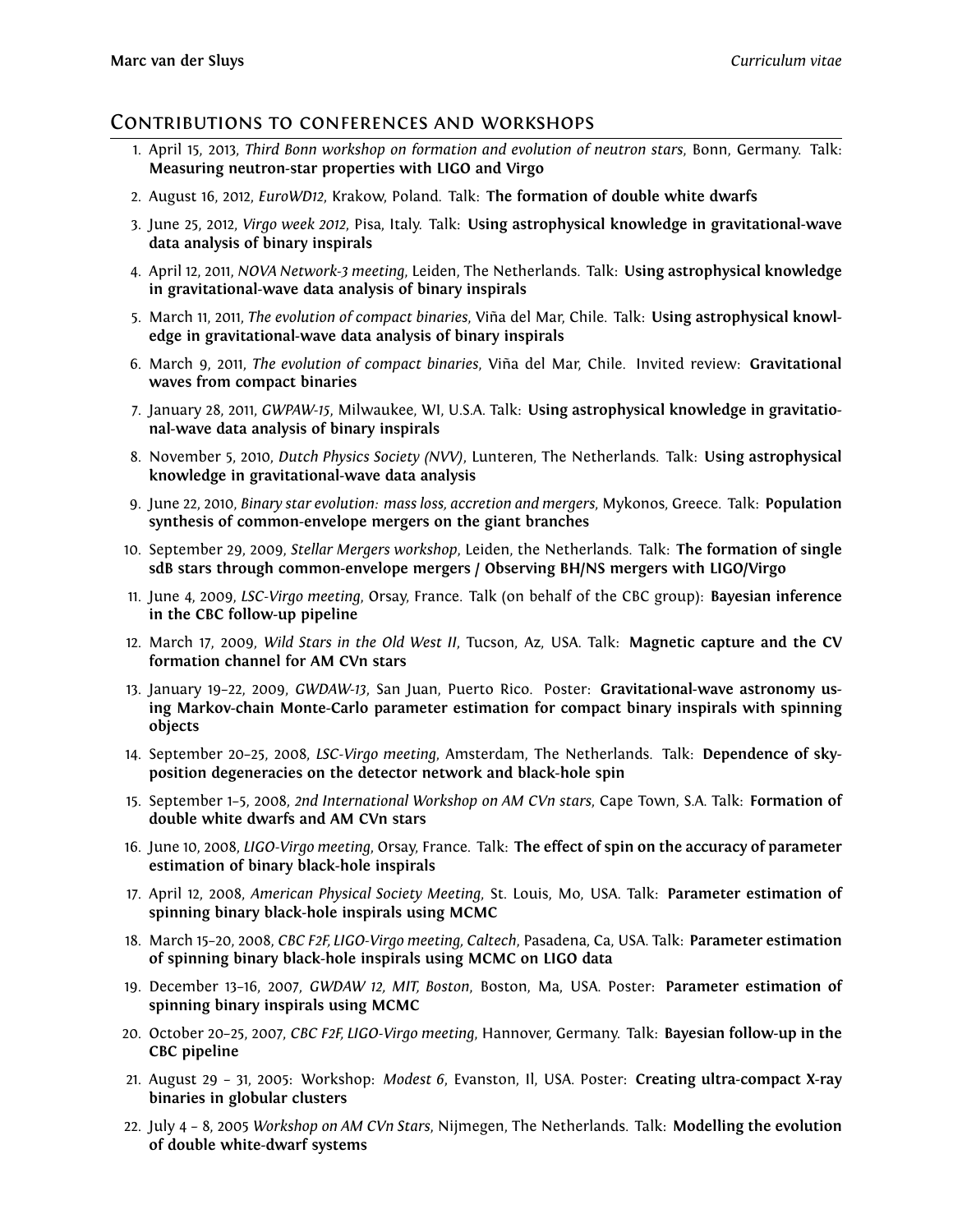- 23. December 15 17, 2004: Workshop: *Modest 5a*, Edinborough, Scotland. Talk: **Creating ultra-compact binaries in globular clusters through stable mass transfer**
- 24. July 4 10, 2004: Conference: *Interacting binaries*, Cefalù, Sicily, Italy. Poster: **Creating ultra-compact binaries through stable mass transfer**

#### Selected talks for colloquia, seminars and group meetings

- 1. March 21, 2012, Centro de Astrofisica, Universidad de Valparaíso, Chile, Astrophysics colloquium: **Compact binaries and gravitational waves**
- 2. March 20, 2012, ESO Vitacura office, Santiago, Chile, Astrophysics colloquium: **Compact binaries and gravitational waves**
- 3. May 12, 2010, Astronomical Institute/SRON, Utrecht University, Astrophysics Colloquium: **Gravitational-wave astronomy with LIGO and Virgo**
- 4. May 11, 2010, Astron, Dwingeloo, the Netherlands, Colloquium: **Population synthesis of commonenvelope mergers on the giant branches**
- 5. May 4, 2010, Max Planck Institute for Astrophysics, Garching, Germany, Astrophysics seminar: **Population synthesis of common-envelope mergers on the giant branches**
- 6. May 3, 2010, Innsbruck University, Astrophysics colloquium: **Gravitational-wave astronomy with LIGO and Virgo**
- 7. April 29, 2010, Leiden Observatory, Leiden University, Astrophysics colloquium: **Gravitational-wave astronomy with LIGO and Virgo**
- 8. April 27, 2010, Department of astrophysics, Radboud Universiteit Nijmegen, Astrophysics seminar: **Gravitational-wave astronomy with LIGO and Virgo**
- 9. March 11, 2010, Canadian Institute for Theoretical Astrophysics, University of Toronto, CITA seminar: **Gravitational-wave astronomy with LIGO and Virgo**
- 10. March 3, 2010, Department of physics & astronomy, McMaster University, astrophysics seminar: **Population synthesis of common-envelope mergers on the giant branches**
- 11. January 11, 2010, Department of physics & astronomy, University of British Columbia, astrophysics colloquium: **Population synthesis of common-envelope mergers on the giant branches / Gravitationalwave astronomy with LIGO and Virgo**
- 12. March 27, 2008, Center for gravitational-wave physics, Penn State University, seminar: **Parameter estimation of spinning binary black-hole inspirals using MCMC**
- 13. October 19, 2007, University of Birmingham, Gravity group meeting: **The formation of ultra-compact binaries in globular clusters**
- 14. October 4, 2007, Northwestern University, Theoretical astrophysics group meeting: **Parameter estimation of spinning binary black-hole inspirals using MCMC**
- 15. October 19, 2006, Northwestern University, Theoretical astrophysics group meeting: **How the Giant lost its mantle and became a Dwarf**
- 16. October 7, 2004, Student Seminar, Utrecht University: **How not to create ultra-compact binaries in globular clusters**
- 17. December 4, 2003, Student Seminar, Utrecht University: **No double white dwarfs from stable mass transfer**
- 18. December 17, 2002, Astrophysical Seminar, University of Innsbruck: **Backward evolutionary calculations to explain double white dwarf systems**
- 19. March 27, 2002, Colloquium, University of Innsbruck: **The dynamics of the nebula M1-67 around the run-away Wolf-Rayet star WR 124**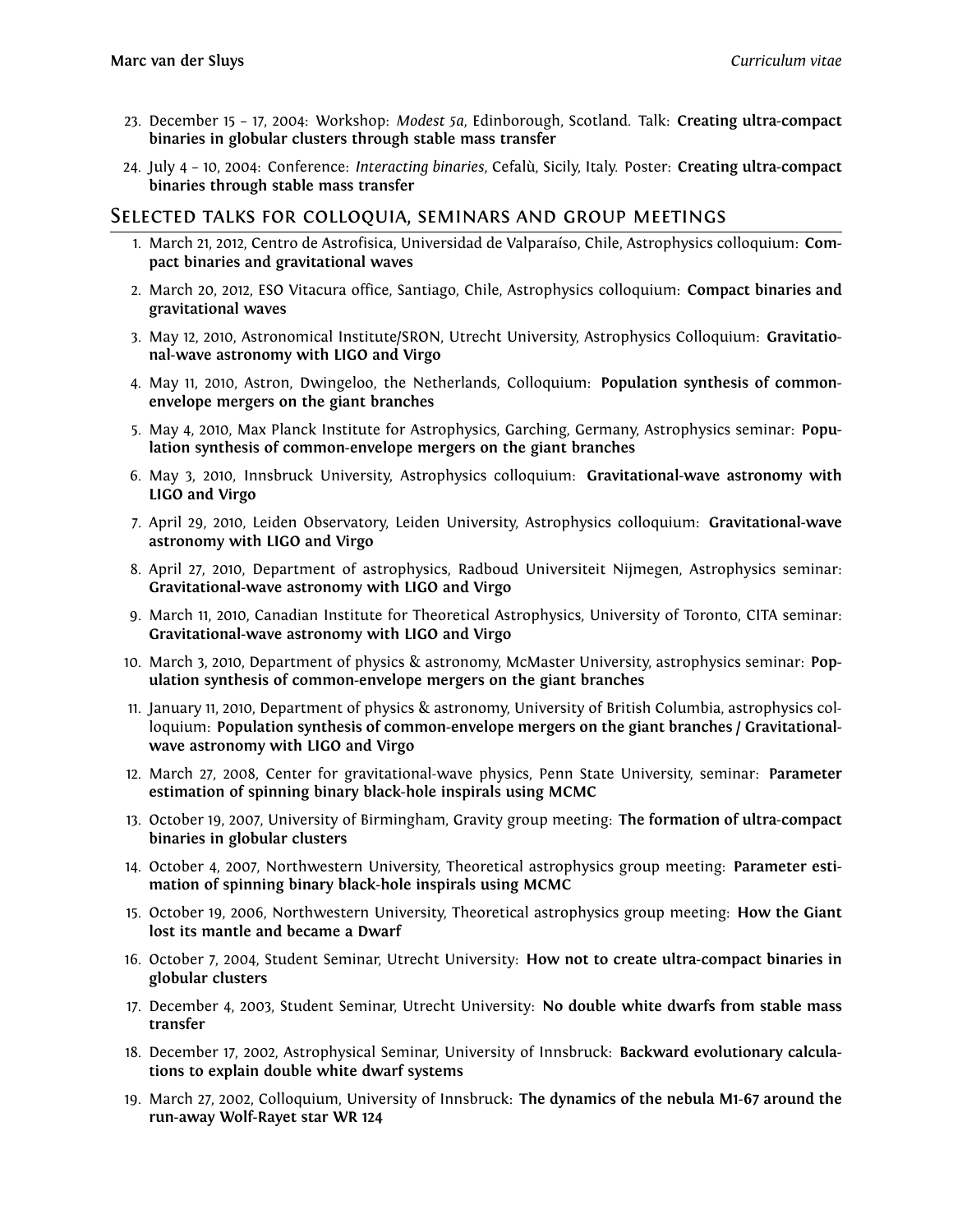20. August 27, 2001, Graduation Talk, Utrecht University: **A bowshock model for the run-away Wolf-Rayet star WR 124**

#### Editor of conference proceedings

1. **International conference on binaries**, in celebration of Ron Webbink's 65th birthday, Mykonos, Greece, 22–25 June 2010. Editors: Vicky Kalogera and Marc van der Sluys. Melville, New York, 2010, AIP Conference Proceedings 1314.

#### POPULAR TALKS AND LECTURES SINCE 2009:

- 1. 26 March 2021, Public observing night, Radboud University Nijmegen: **The night sky this summer**
- 2. 26 February 2021, Public observing night, Radboud University Nijmegen: **The night sky in March**
- 3. 29 January 2021, Public observing night, Radboud University Nijmegen: **The night sky in February**
- 4. 12 February 2020, Sonnenborgh museum & observatory, Utrecht: **Course: The Sun**
- 5. 17 October 2019, Sonnenborgh museum & observatory, Utrecht: **Course: The Sun**
- 6. 5 October 2019, Space expo Noordwijk, Science week 2019: **Lecture: We are made of stardust!**
- 7. 13 February 2019, Sonnenborgh museum & observatory, Utrecht: **Course: The Sun**
- 8. 11 November 2018, InScience Film Festival 2018, Nijmegen: **Short lecture: Cielo, and our connection to the cosmos**
- 9. 18 October 2018, Sonnenborgh museum & observatory, Utrecht: **Course: The Sun**
- 10. 22 April 2018, Sonnenborgh museum & observatory, Utrecht: **MuseumYouthUniversity: How can you 'hear' black holes?**
- 11. 22 February 2018, Sonnenborgh museum & observatory, Utrecht: **Course: The Sun**
- 12. 11 October 2017, Sonnenborgh museum & observatory, Utrecht: **Course: The Sun**
- 13. 16 February 2017, Sonnenborgh museum & observatory, Utrecht: **Course: The Sun**
- 14. 12 October 2016, Sonnenborgh museum & observatory, Utrecht: **Course: The Sun**
- 15. 31 March 2016, HAN University of Applied Sciences, Arnhem: **Lunch lecture: GW 150914: the first detection of gravitational waves**
- 16. 1 March 2016, HAN University of Applied Sciences, Arnhem: **Lunch lecture: GW 150914: the first detection of gravitational waves**
- 17. 18 February 2016, Sonnenborgh museum & observatory, Utrecht: **Course: The Sun**
- 18. 18 February 2016, Sonnenborgh museum & observatory, Utrecht: **Short lecture: GW 150914: the first detection of gravitational waves**

<span id="page-12-0"></span><sup>1</sup>See [hemel.waarnemen.com/lezingen/](http://hemel.waarnemen.com/lezingen/) for a more complete list of my *<sup>∼</sup>* <sup>145</sup> public lectures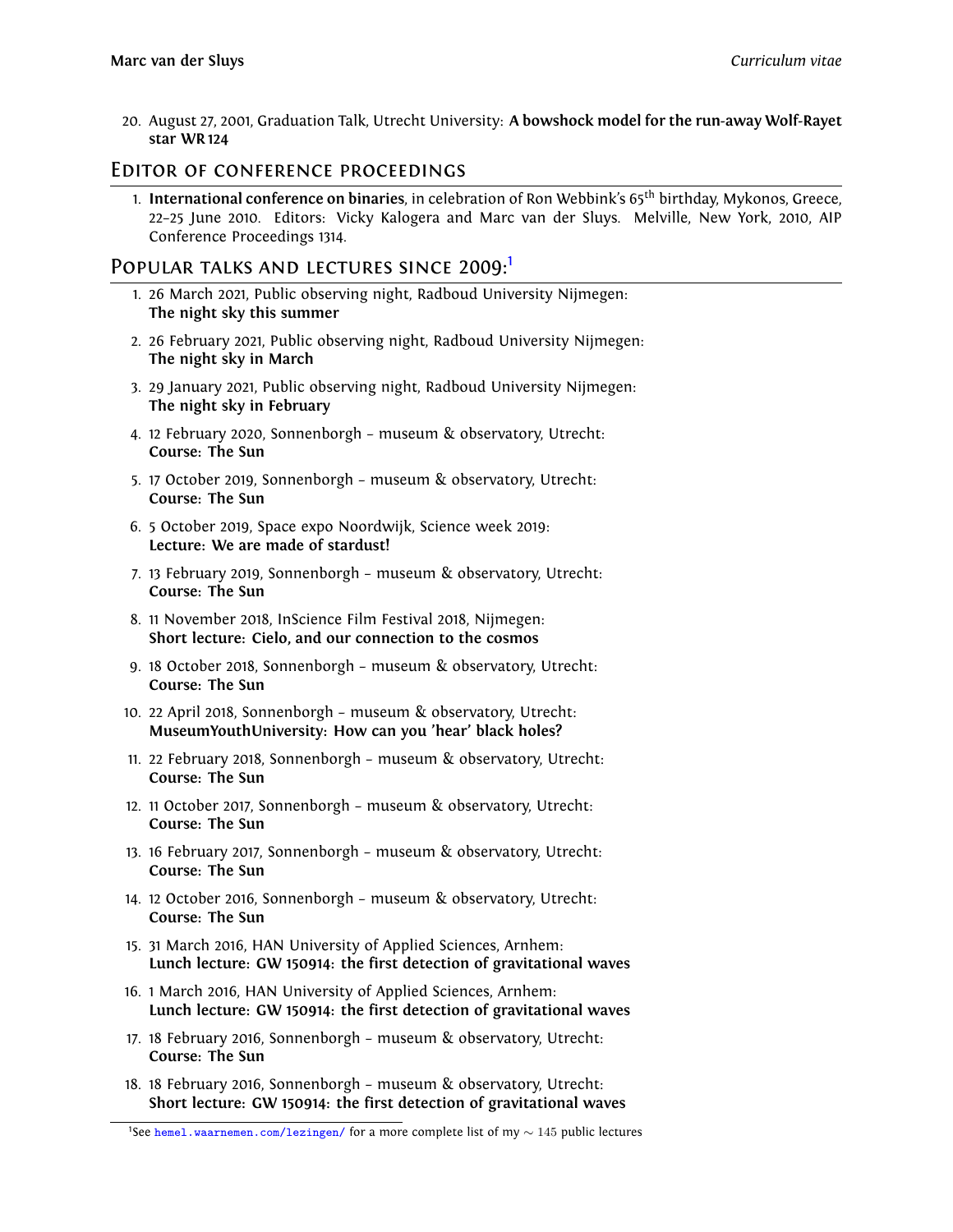- 19. 15 October 2015, Sonnenborgh museum & observatory, Utrecht: **Course: The Sun**
- 20. 15 March 2015, IMC Weekend school, Nijmegen: **Guest lecture: The Sun and sunlight**
- 21. 18 February 2015, Sonnenborgh museum & observatory, Utrecht: **Course: The Sun**
- 22. 11 January 2015, Sonnenborgh museum & observatory, Utrecht: **Minicourse Astronomy**
- 23. 28 November 2014, Public observing night, Radboud University Nijmegen: **Lecture: Stars, galaxies and gravitational waves**
- 24. 28 November 2014, Public observing night, Radboud University Nijmegen: **Lecture: We are made of stardust!**
- 25. 28 October 2014, Public observatory, Amsterdam: **Lecture: Compact binaries and gravitational waves in our universe**
- 26. 9 October 2014, Sonnenborgh museum & observatory, Utrecht: **Course: The Sun**
- 27. 13 March 2014, Sonnenborgh museum & observatory, Utrecht: **Course: The Sun**
- 28. 16 October 2013, Sonnenborgh museum & observatory, Utrecht: **Course: The Sun**
- 29. 5 October 2013, Flemish Astronomers Club, Blankenberge, Belgium: **Lecture: Compact binaries and gravitational waves in our universe**
- 30. 22 March 2013, Public observing night, Radboud University Nijmegen: **Lecture: Stars, galaxies and gravitational waves**
- 31. 22 March 2013, Public observing night, Radboud University Nijmegen: **Lecture: We are made of stardust!**
- 32. 26 October 2012, Public observing night, Radboud University Nijmegen: **Lecture: Stars, galaxies and gravitational waves**
- 33. 18 October 2012, Thales, Zwolle: **Lecture: Compact binaries and gravitational waves in our universe**
- 34. 10 October 2012, Sonnenborgh museum & observatory, Utrecht: **Course: The Sun**
- 35. 21 May 2012, Astra Alteria, Putten: **Lecture: Compact binaries and gravitational waves in our universe**
- 36. 28 April 2012, Halley Observatory, Heesch: **Lecture: Compact binaries**
- 37. 30 March 2012, Public observing night, Radboud University Nijmegen: **Lecture: The Sun**
- 38. 16 February 2012, Sonnenborgh museum & observatory, Utrecht: **Course: The Sun**
- 39. 27 January 2012, Public observing night, Radboud University Nijmegen: **Lecture: We are made of stardust!**
- 40. 12 October 2011, Sonnenborgh museum & observatory, Utrecht: **Course: The Sun**